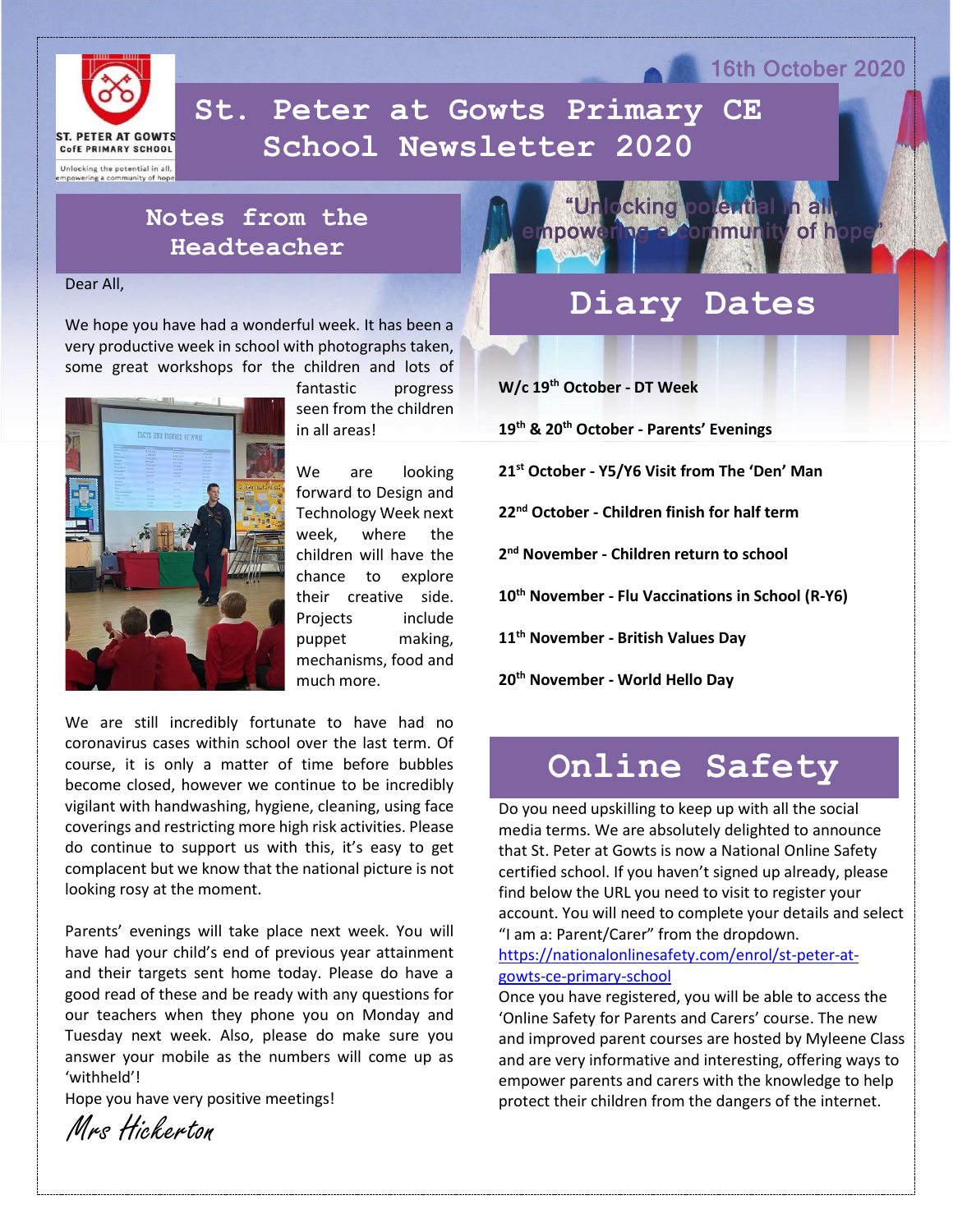# **Meet The St. Peter At Gowts Staff Team**

We just wanted to take this opportunity to introduce some of our new staff members this term. We are so lucky to have lots of new faces, but due to Covid restrictions you may have not met them yet. So, here are some pen portraits for our new members of staff. We welcome them all to St. Peter at Gowts!

## **Miss Suhonen (TA EYFS)**

Hello I'm Miss Suhonen and I've just started at the school as a 1:1 and class Teaching Assistant after working as a Primary 1 teacher in Scotland. I absolutely love the Early Years so I am very excited to work in both Nursery and Reception this year! I'm originally from Finland, but I've lived in lots of different countries, including Belgium, Sweden and Scotland. I definitely prefer the English weather to Scotland though! In my free time, I like to run and knit blankets and scarves. I also enjoy watching rugby with my family and always go to see lots of games.

# **Miss Smith (TA Reception)**

Hi my name is Miss Smith and I'm the new TA in Reception. Before joining St. Peter at Gowts, I worked as a 1:1 for 2 years in Reception and year 4. Previously, I have worked in private day nurseries as a preschool room supervisor. I have 2 young children aged 5 and 2 and love spending time with them, going for walks and exploring our local outdoor environment. I am passionate about outdoor learning and the importance of reading in early childhood. I love working in early years and I am so excited to be part of your child's school experience.

# **Miss Foxcroft (TA Year 1 and 2)**

Hello my name is Miss Foxcroft and I am a 1:1 Teaching Assistant in class 1 and class 2. I am very excited to be working in key stage 1, having completed my teaching training last year. I enjoy baking chocolate chip cookies, swimming and all things Disney.

# **Miss Buchan (TA Year 4 and Sendco Assistant)**

My name is Miss Buchan and I am currently working as 1:1 support in Year 4 in the mornings. In the afternoons, I am working as SEN Support throughout the school delivering Precision Teaching interventions and supporting the SENCo. I am originally from near Manchester but I moved to Lincoln to complete my degree in Special Educational Needs and Inclusion at BGU. Following this, I completed my Primary PGCE also at BGU. I wanted to work as a Teaching Assistant to gain more experience within a school and classroom setting and use everything I had learnt throughout my degree in SEN and put everything I had learnt into practice.

### **Mrs Stray**

My name is Mrs Stray and I have joined the Year 3 team at St Peter at Gowts. I am very fortunate to have worked in some amazing schools around the UK. My husband is in the military, so we have enjoyed living in many different areas. I can bring the skills that I have gained along the way to St. Peter at Gowts. My hobbies include taking my dog for a long walks, going to the gym and spending quality time with my family and friends.